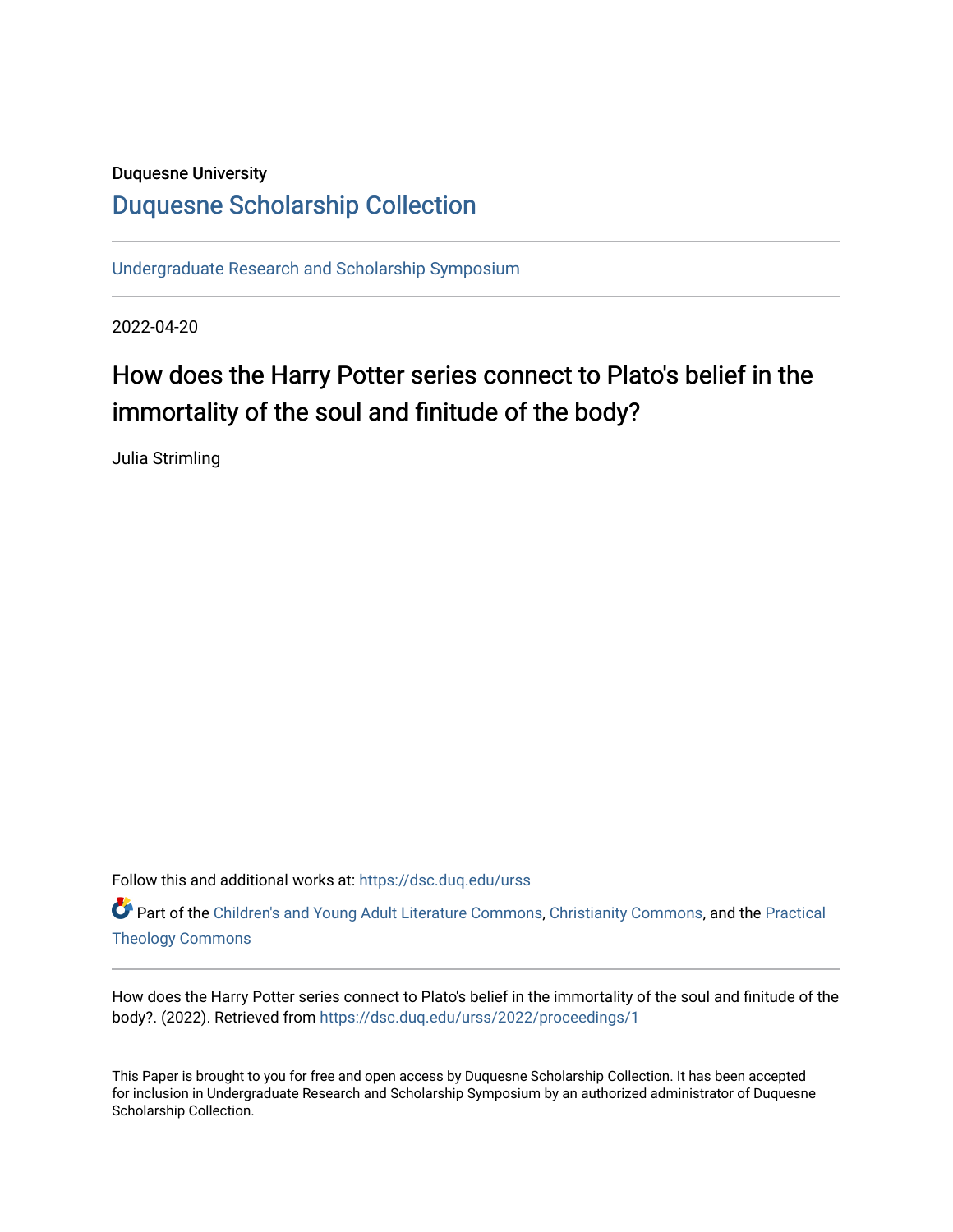# **How does the Harry Potter series connect to Plato's belief in the immortality of the soul and**

**finitude of the body?**

Julia Strimling

Duquesne University, Theology Department

Advisor: Daniel Scheid, PhD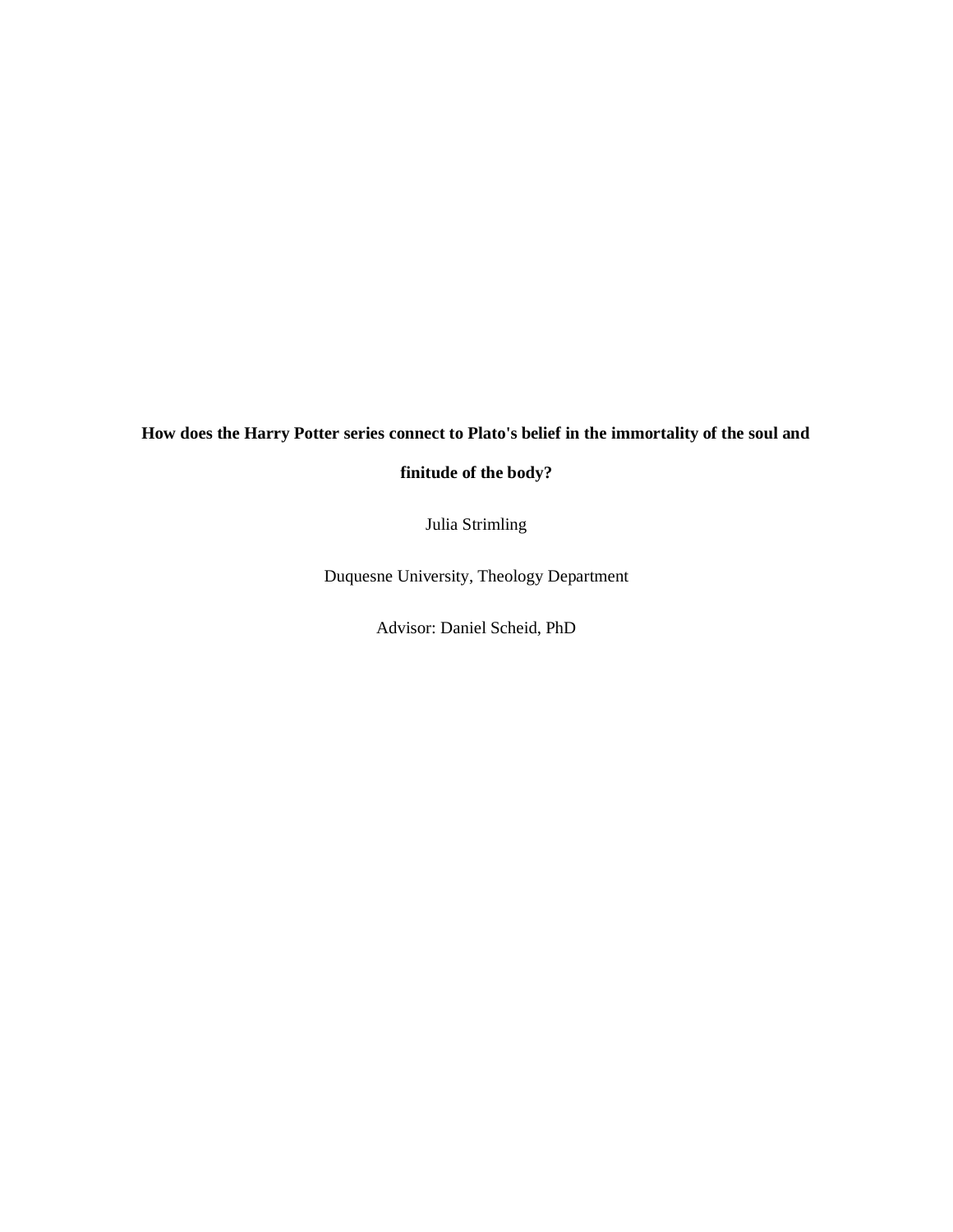## **Abstract**

Plato has long been acknowledged for his significant role in the development of the Christian perspective regarding immortality. The following analysis demonstrates how Plato's perspective on what follows death, which shaped Christian eschatology, aligns with the themes presented in the Harry Potter series. Using Plato's *Phaedo,* this paper will compare Plato's ideas about the immortality of the soul to how J. K. Rowling portrays immortality, illuminating the presence of Christian thought in the famous Harry Potter series. These connections include the beliefs that the soul survives the physical death of the body, one must nourish and protect their soul, one must accept death when the time comes, and a form of judgment occurs upon one's death and determines the destination of one's soul.

**Keywords**: immortality, Christianity, Harry Potter, religion, death, soul, spiritual, physical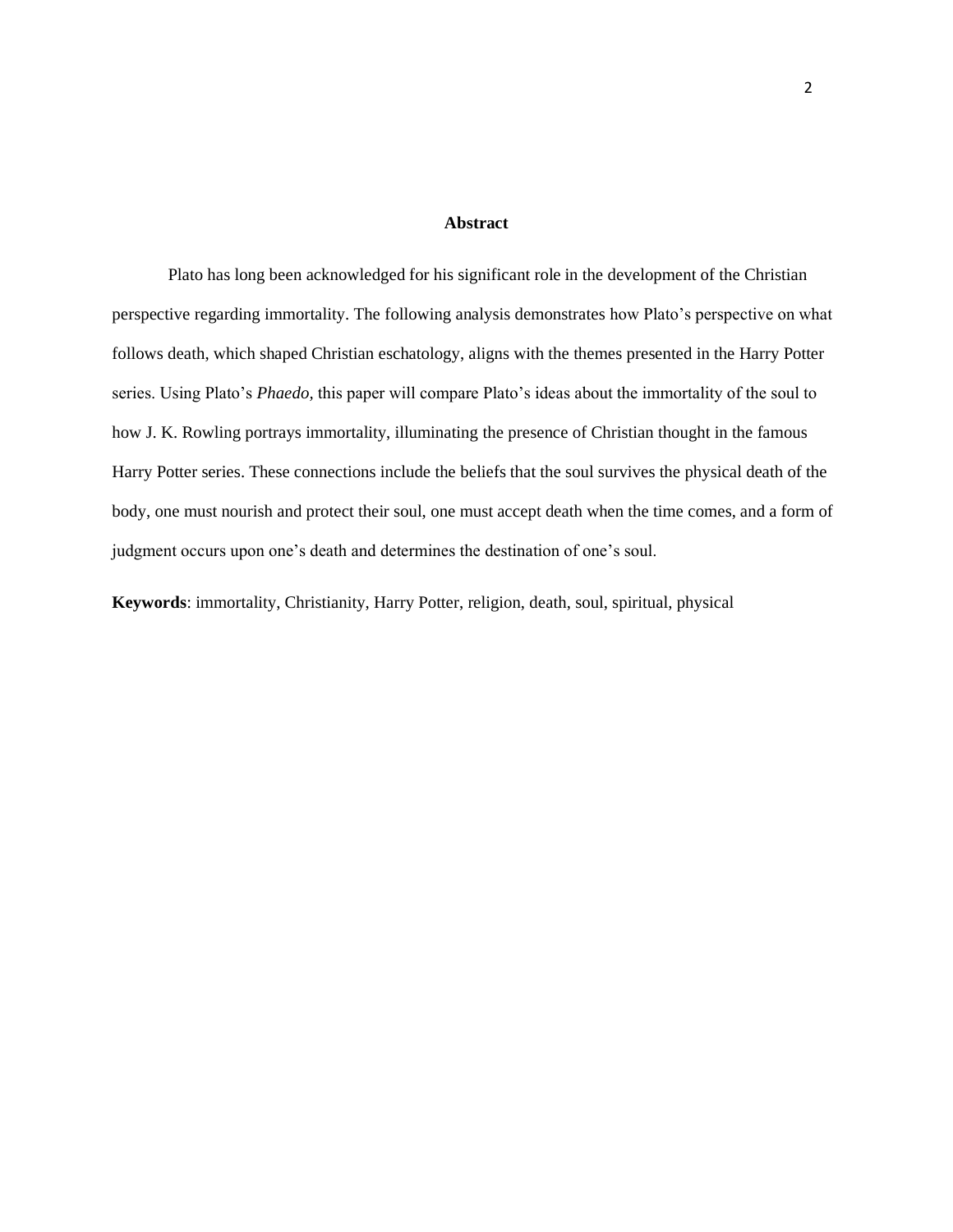# **How does the Harry Potter series connect to Plato's belief in the immortality of the soul and finitude of the body?**

In Plato's *Phaedo,* Plato writes about Socrates's experience with death. Through the story of Socrates, who has been sentenced to death, Plato uses a variety of arguments to stress that although the body is impermanent, the soul is immortal. The text follows the conversation that occurs on Socrates's execution day between Socrates and his two friends Simmias and Cebes, in which Socrates attempts to convince his peers that because the soul is immortal, avoiding death is foolish. Key elements of Plato's ideology are presented in the Harry Potter series through J. K. Rowling's portrayal of the afterlife and immortality. Rowling includes the sorcerer's stone, the Horcruxes, and the deathly hallows to show that Voldemort's desire to live forever is sinful and that Harry's abandonment of physical immortality is virtuous.

#### **The Soul Outlives the Body**

Throughout the text, Plato differentiates the permanence of the body and the soul. Plato describes how upon one's death, "the visible part, the body, which exists in the visible world... decays" while "the [well-nourished] soul, the invisible part... makes its way... to the divine and immortal and wise... to the gods" (Plato 31-32). In other words, Plato believes that the soul, which is invisible and unchanging, leaves the body to continue its journey while the body, which is visible and changing, dies. One's soul is immortal. One's body is not.

Rowling has a similar ideology about the immortality of the soul, as shown through her remarks to the press as well as elements of the Harry Potter series. Rowling stated in 2017 that she is Christian and believes in "life after death" (Armstrong 51). Rowling demonstrates this in her creation of the wizarding world through the presence of ghosts and Harry's use of the resurrection stone to briefly speak with his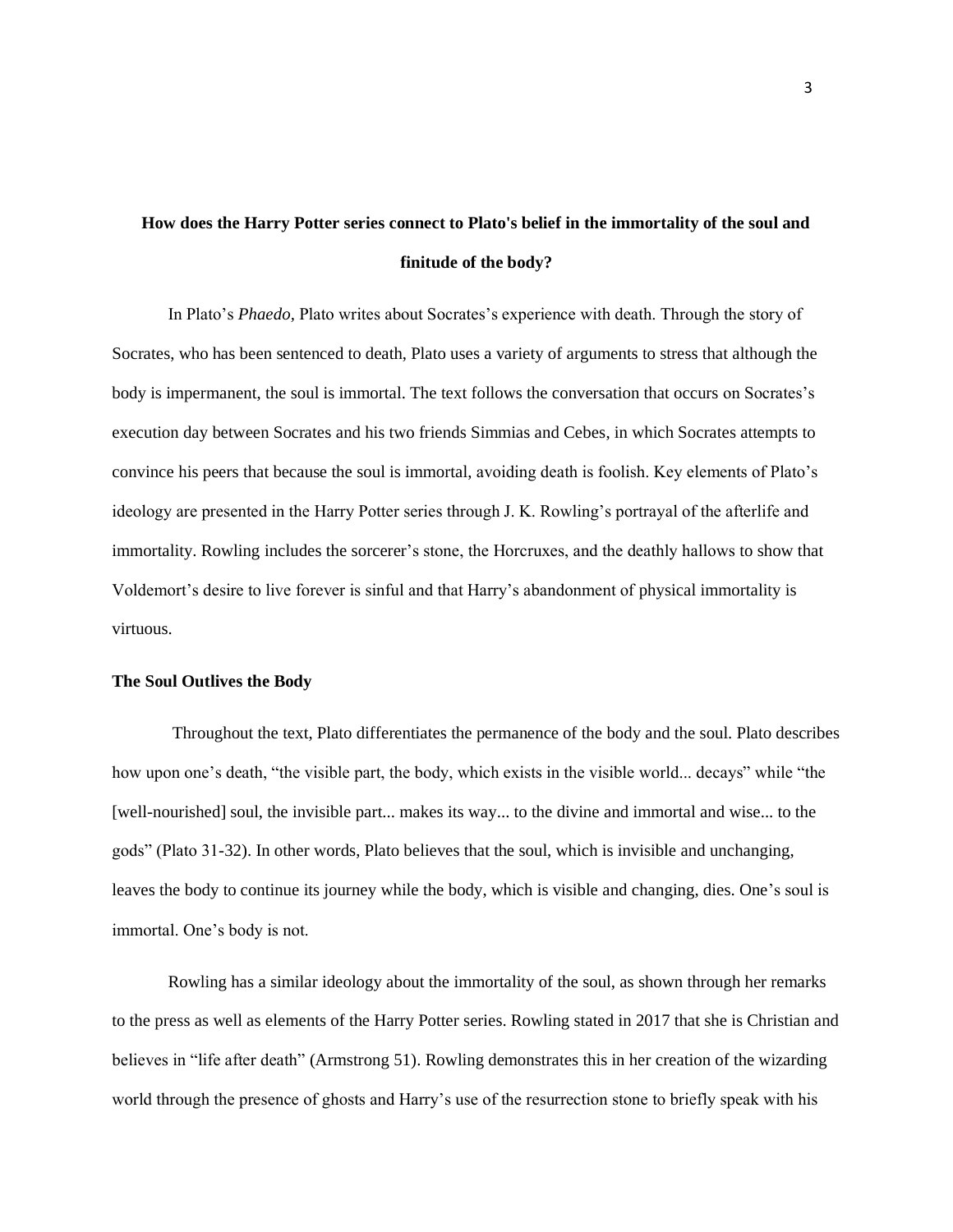family and friends. Furthermore, Hermione echoes Platonic beliefs throughout the series. She notably promotes the immortality of the soul. When discussing Horcruxes with Harry and Ron, Hermione explains:

"Look, if I picked up a sword right now, Ron, and ran you through with it, I wouldn't damage your soul at all"

"Which would be a real comfort to me, I'm sure," said Ron. Harry laughed.

"It should be, actually! But my point is that whatever happens to your body, your soul will survive, untouched," said Hermione. (DH 104)

It is clear from this interaction that Rowling agrees with Plato's idea that although the body can be physically harmed, the soul is spiritually immortal. Additionally, when Harry, Ron, and Hermione visit Godric's hallow, Harry reads the epitaph on his parents' grave:

Harry read the words slowly, as though he would have only one chance to take in their meaning, and he read the last of them aloud.

'The last enemy that shall be destroyed is death'…" A horrible thought came to him, and with it a kind of panic. "Isn't that a Death Eater idea? Why is that there?"

"It doesn't mean defeating death in the way the Death Eaters mean it, Harry," said Hermione, her voice gentle. "It means…you know…living beyond death. Living after death." (DH 328)

Harry's concern conveys that Rowling condemns dark wizards' quest to eternally preserve their physicality. Furthermore, Rowling conveys that the belief in *the soul's* immortality can and should be comforting. Likewise, many people of the Christian faith feel comforted by praying for their loved ones' happiness in heaven. The thought that a person's soul has eternal presence and lasting impact can bring peace to those with faith. Overcome by grief, Harry struggles to see this perspective on his parents' death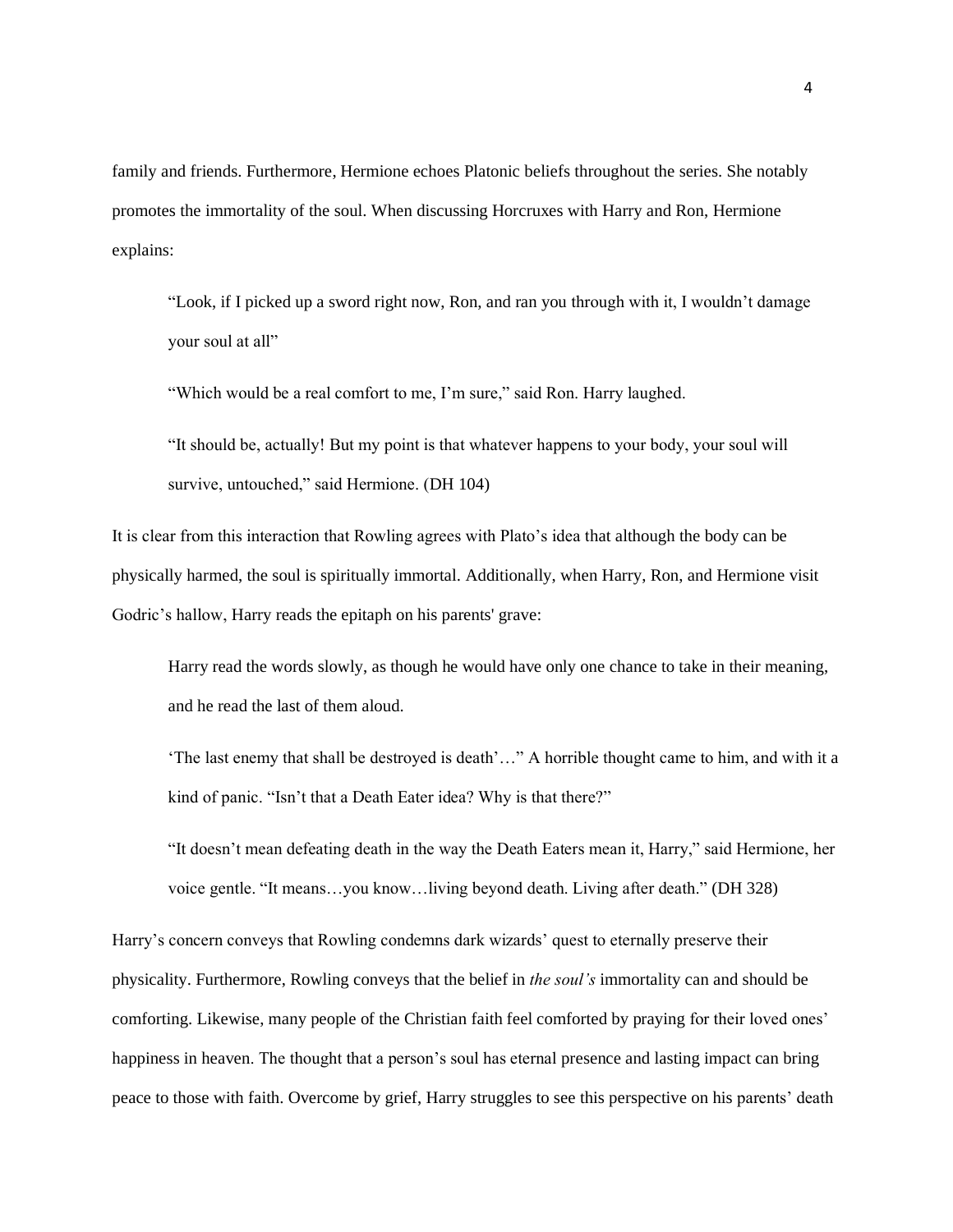so Hermione tries to help him find clarity by having faith. Hermoine does so in a way that connects to Plato's philosophy about the immortality of the soul.

## **Listen to Your Soul**

Plato expresses that truth and wisdom lie within the soul, which must be nourished and fiercely protected throughout its spiritual journey. Plato suggests that the soul is trapped by the body during life, and only after death will the soul be free of the body's harmful temptations such as power, wealth, and physical immortality. Plato emphasizes that:

A man should be of good cheer about his own soul, if during life he has ignored the pleasures of the body and it ornamentation as of no concern to him and doing him more harm than good, but has seriously concerned himself with the pleasures of learning, and adorned his soul not with alien but with its own ornaments, namely, moderation, righteousness, courage, freedom and truth. (Plato 64)

Plato conveys that one must resist greed to purify their soul, which, unlike the body, is of eternal importance. Consequently, Plato believes that greed and selfishness harm the soul without destroying it. Throughout the Harry Potter series, Rowling shows that Voldemort's greed and selfish desire for perpetual dominance in the wizarding world causes him to damage his soul in search of physical immortality. Voldemort notably prioritizes the sustainment of his body over the protection of his soul. According to Rowling's description of how one must create a Horcrux, Voldemort's creation of multiple Horcruxes is sinful. An act of murder is necessary to create a Horcrux. Rowling shows how Voldemort's brutality towards others tears his soul apart. Like Plato, Rowling depicts how immoral actions harm the soul and that the search for physical immortality is not moral.

Both Rowling and Plato clearly promote the separation of the physical and spiritual, so that the soul can flourish and be freed upon death. Voldemort's enclosure of his soul fragments within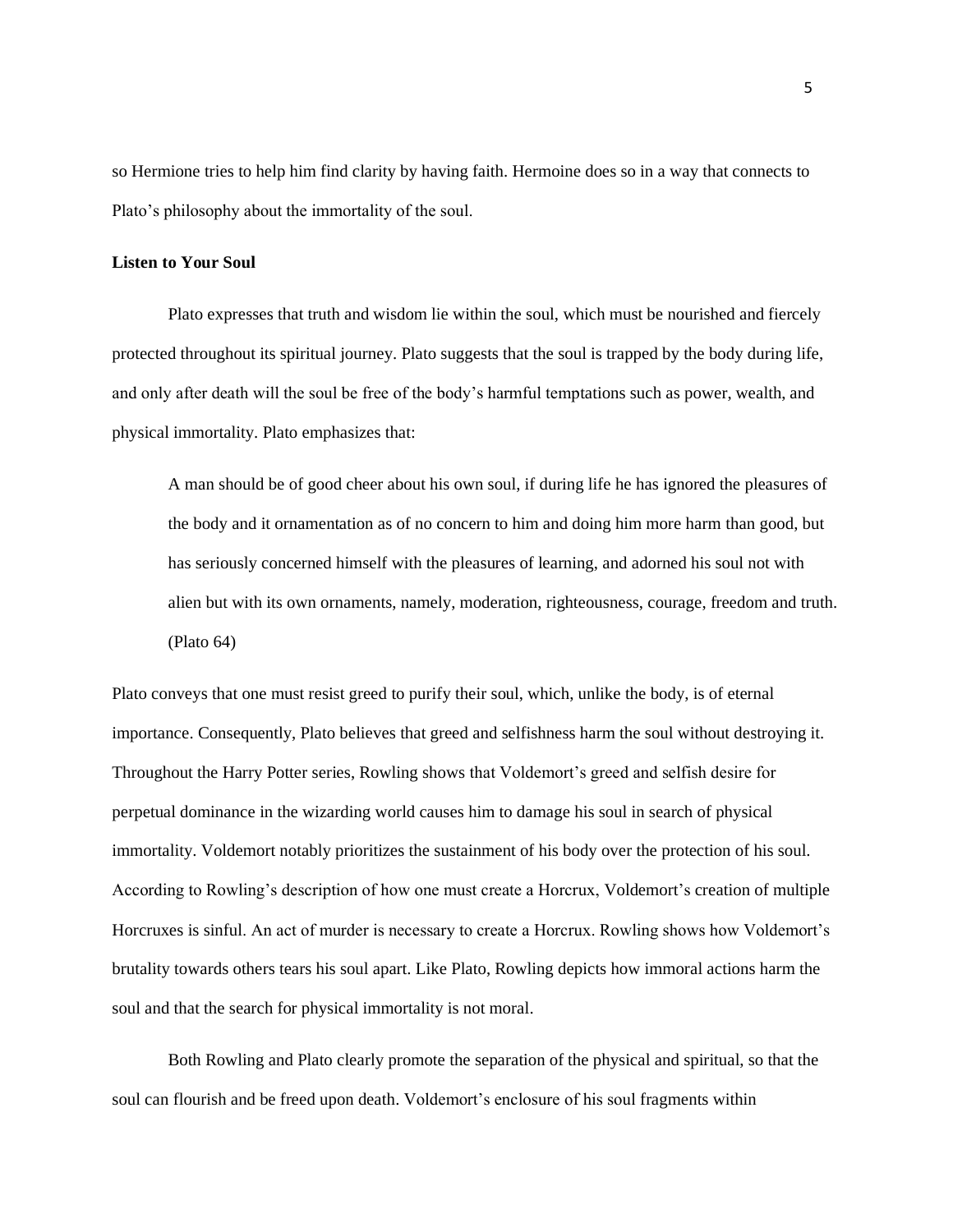materialistic items is condemned. It prevents him from fully dying because part of his soul "remains earthbound" (HBP 497) and tied to physicality. According to Cohen in his journal article, *The Two Alchemists in Harry Potter: Voldemort, Harry, and Their Quests for Immortality,* 

The horcruxes into which Voldemort pours his soul, as Dumbledore understands, are projections of Voldemort's unconscious desires, of his yearnings for material wealth, for power, for historical legacy, and for belonging. By hiding his splintered soul in material objects that represent wealth, power, and historical significance, Voldemort blurs the distinction between body and soul, between the spiritual and the material. (Cohen 216)

This is the exact opposite of what Plato endorses. Plato encourages his audience to resist the temptations of the body and to find clarity by developing one's soul. Rowling clearly disapproves of Voldemort's actions. She writes, "the soul is supposed to remain intact and whole. Splitting it is an act of violation, it is against nature" (HBP 498). Voldemort's creation of Horcruxes is inhumane because it directly ties his soul to the material world. As part of their quest to destroy Voldemort's Horcruxes, Hermione explains to Harry and Ron:

A Horcrux is the complete opposite of a human being... The fragment of soul inside it depends on its container, its enchanted body, for survival. It can't exist without it. (DH 104)

Hermione's explanation of the nature of a Horcrux further conveys Rowling's support of Plato's main ideology, which states that the soul is normally able to escape the body and live on after death. Human souls do not rely on anything physical for survival. However, by tying his soul to objects, Voldemort has damaged his soul to the point that it cannot exist without a physical container.

Rowling does not show Harry's *complete* abstention from "bodily passions" (Plato 33). However, despite their similar childhood experiences, Harry certainly clings less to his physicality than Voldemort. Harry and his friends do not succumb to power, wealth, or fame very often, and when they do, only a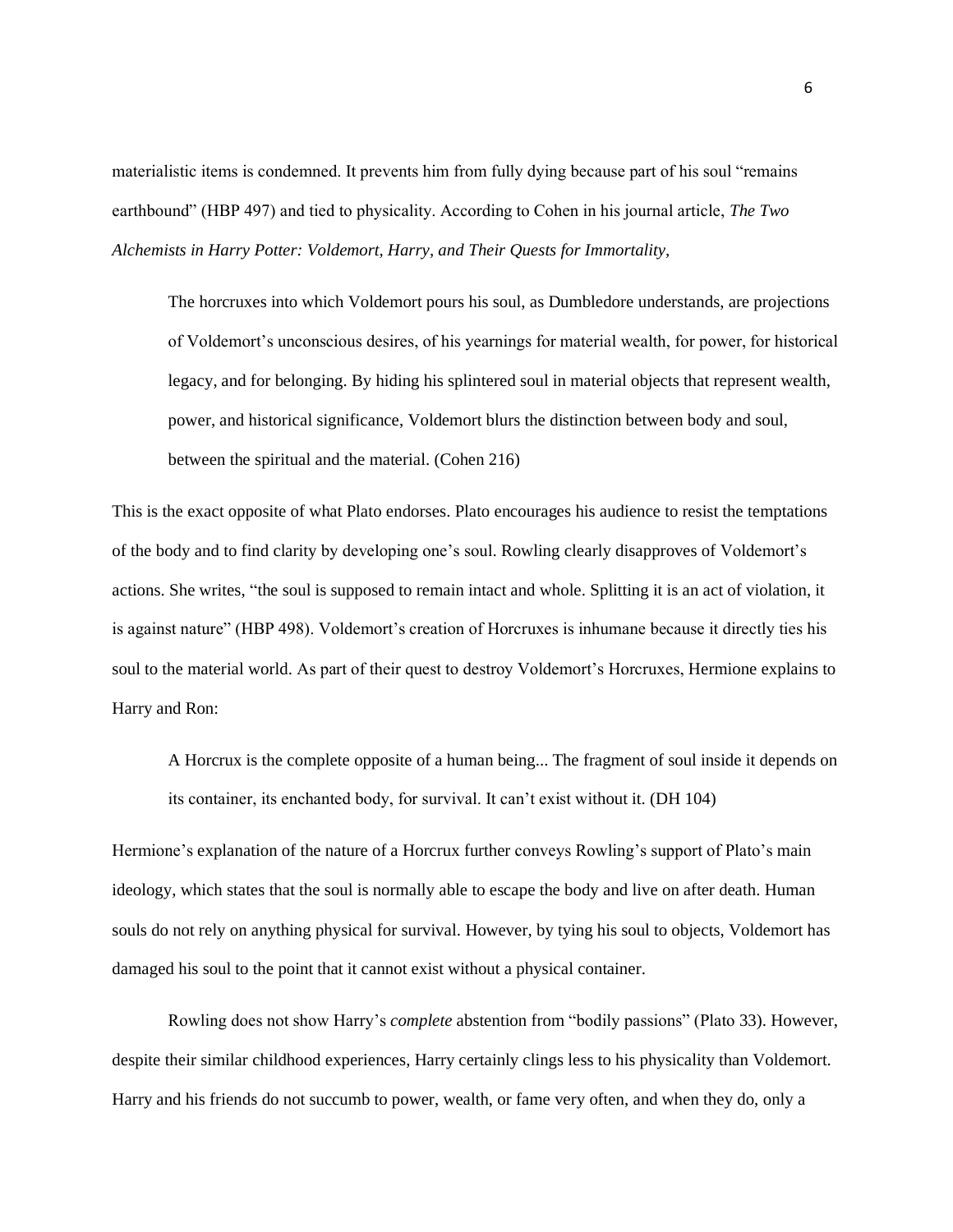short amount of time passes before they realize these temptations are not worth the loss of their friendship. The protagonists clearly focus on preserving their own morality and genuine relationships with others. Their values include – family, friendship, loyalty, courage, fairness, and love – all of which Plato endorses. Rowling shows how Harry and his friends undergo a spiritual transformation. While Voldemort is spiritually stagnant, Harry, as well as his mentors and peers, learn from their mistakes, becoming better people and in turn strengthening their souls. By contrasting Harry and Voldemort's personal decisions, Rowling conveys the platonic philosophy that avoiding the temptation of bodily desires protects and nurtures one's precious soul.

### **Acceptance of Death**

Plato believes that death is not inherently bad. In *Phaedo*, Socrates welcomes his death because he believes that it will free his soul. Plato advocates for people to accept death and let the soul go on when the time comes. Plato does not believe that physical immortality is advantageous or even possible. Similarly, Rowling conveys that while physical permanence is attainable in the wizarding world, clinging to the body is unwise and not admirable.

Throughout the Harry Potter series, many commendable characters accept the possibility of death while less exemplary figures fear it. Firstly, Nicholas and Perenelle Flamel sacrifice their physical immortality for the greater good. They agree to destroy the Sorcerer's stone to ensure that people like Voldemort cannot use it for the wrong reasons. As Tumminio suggests, "when people refuse to acknowledge what it means to be human, they are apt to commit sins like those of pride of sameness" (Tumminio 46-47). This sums up the danger that the existence of the sorcerer's stone poses. Voldemort's use of the stone to deny his natural impermanence and to ensure his perpetual power over others conveys that bodily death should not be tampered with since this leads to sin. When Dumbledore discusses the Flamels' decision with Harry, he explains, "to the well-organized mind, death is but the next great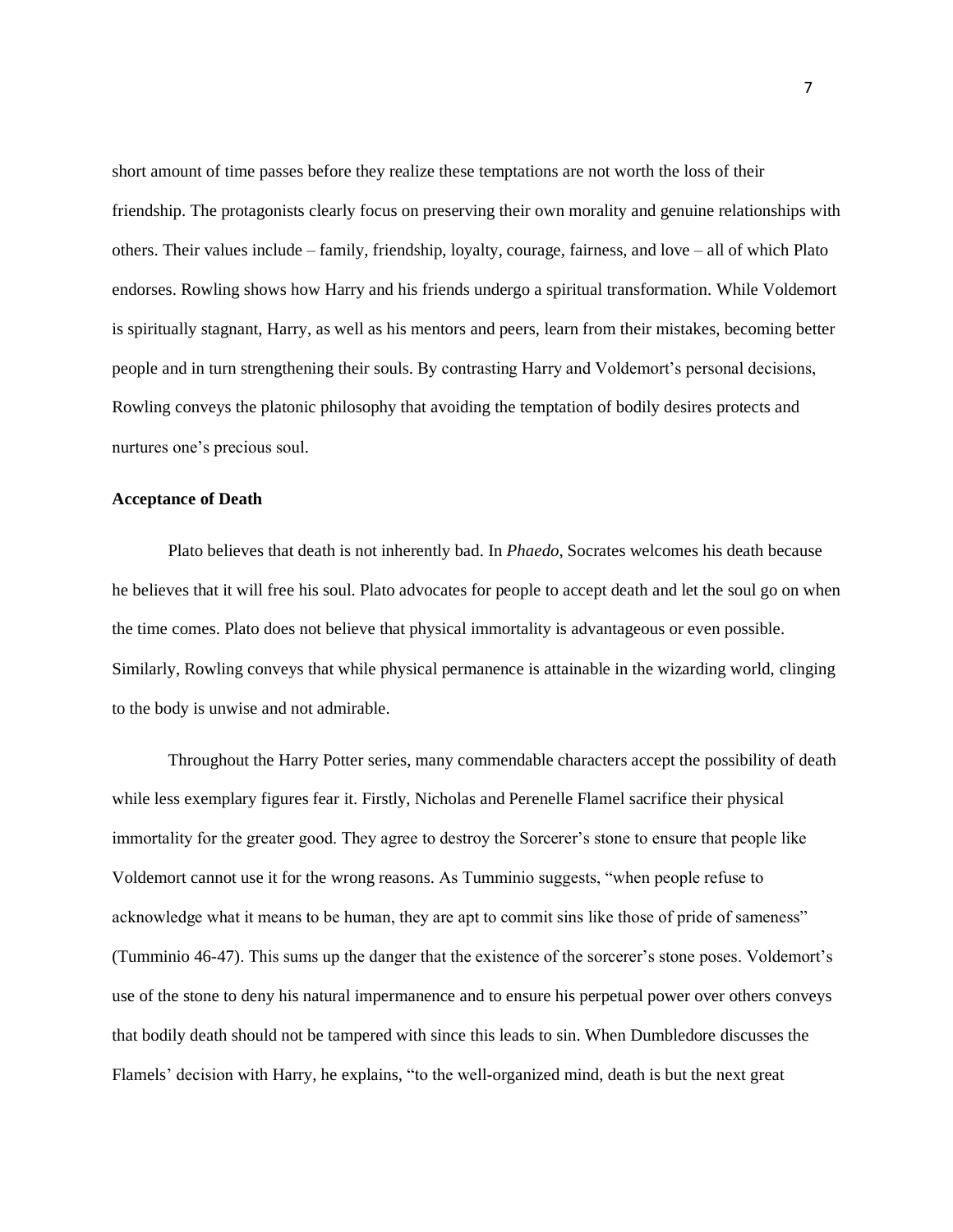adventure" (SS 297). This resonates with platonic philosophy which claims that "there is good hope that on arriving where I am going, if anywhere, I shall acquire what has been our chief preoccupation in our past life, so that the journey that is now ordered for me is full of good hope, as it is also for any other man who believes that his mind has been prepared and, as it were, purified" (Plato 15). In other words, those who protect their souls and cope with the thought of physical impermanence find hope and clarity in death.

Harry Potter and Ignotus Peverell both willingly confront death when the time comes. Firstly, although Harry is initially inclined to possess all three Deathly Hallows, Harry abandons his search for them in favor of destroying Voldemort's Horcruxes. This demonstrates Harry's ability to suppress his selfish desires for a greater cause**.** Secondly, Harry's voluntary sacrifice to protect the wizarding world is praiseworthy. Rowling shows that Harry realizes he must face Voldemort at once. Harry approaches death with courage. He hesitates only momentarily to receive support from his family and friends using the resurrection stone. This idea is also seen in Plato's primary text when Socrates denies Crito's suggestion that he should spend more time eating and drinking with his loved ones before he decides to drink the poison. Socrates explains, "I do not expect any benefit from drinking the poison a little later, except to become ridiculous in my own eyes for clinging to life" (Plato 66). Both Socrates and Harry know what must happen and embrace their reality. Thirdly, even when Harry does have all three hallows in his possession, he lets go of the resurrection stone in the forest and chooses his own wand over the elder wand. He does this so that no one can ever become the "master of Death" (DH 410) in the future. Lastly, contrary to the first two Peverell brothers, Rowling commends Ignotus for his humility and wisdom which allows him to shed his invisibility cloak and greet death "as an old friend" (DH 408-409). These sacrifices help Rowling demonstrate the nobility of embracing one's mortality.

Harry's, the third brother's, and the Flamel's self-sacrifices starkly contrast with Voldemort's (and his followers') self-serving nature and fear of death. Voldemort's greatest fear is dying. During his

8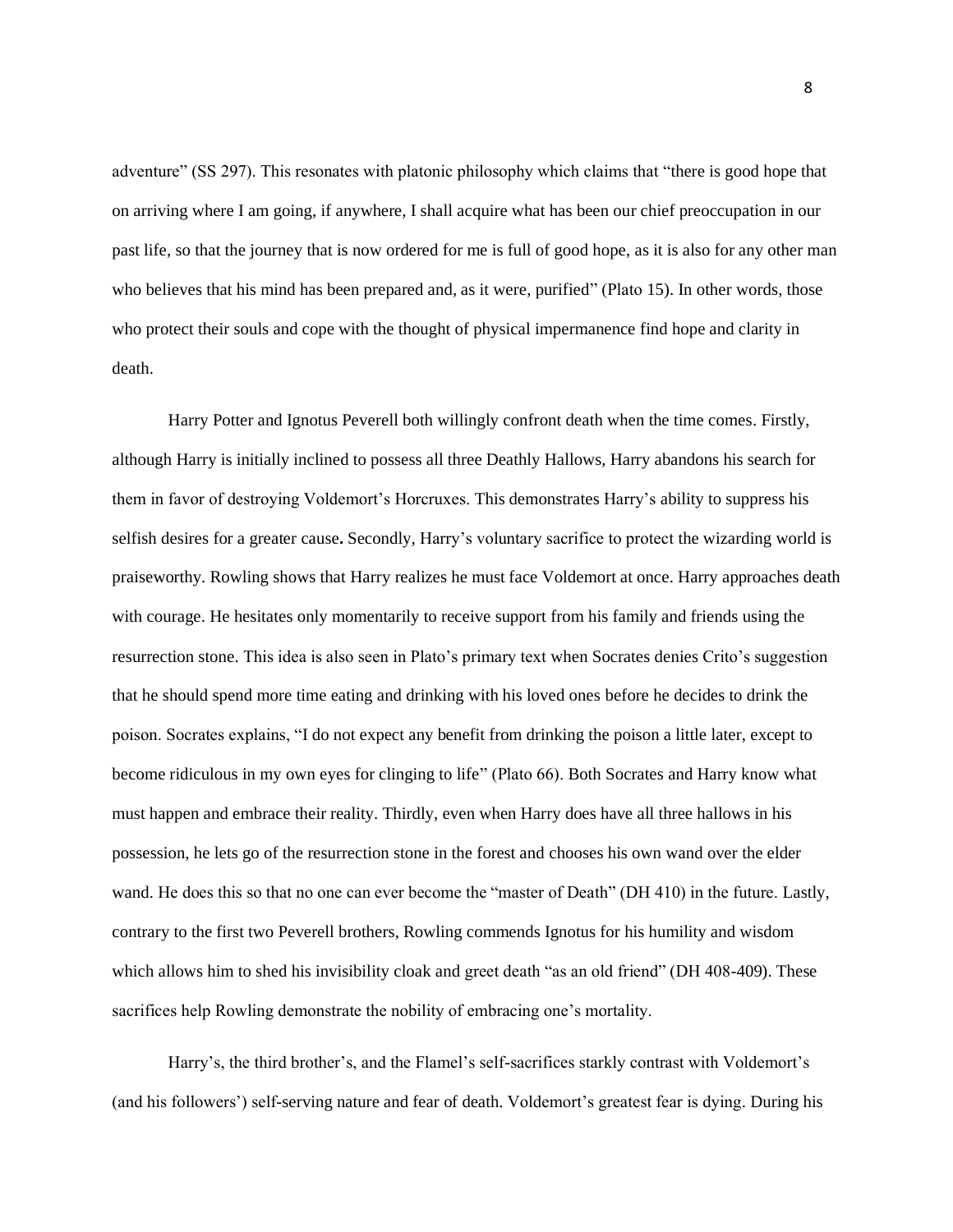battle against Dumbledore in the Ministry of Magic Atrium, Voldemort exclaims, "there is nothing worse than death, Dumbledore!" (OP 814). However, throughout the series, Rowling conveys that one's refusal to accept death is certainly worse than death itself. Firstly, Slughorn tells Tom Riddle that "death would be preferable" (HBP 497) to existing as a Horcrux. Secondly, as Voldemort repeatedly destroys his soul to gain physical immortality, his figure is distorted, becoming less and less human. Voldemort's ghastly appearance highlights the toll that is taken on one's soul if one does not accept death. Lastly, Voldemort's fate is that his killing curse towards Harry Potter rebounds onto himself, which demonstrates that his attempt at perpetual survival (he believes Harry is the last thing standing in his way) ultimately destroys him. These elements of Voldemort's character emphasize that the soul brings goodness to a person, and without it, one suffers due to a lack of humanity and spiritual guidance.

### **Judgement of Souls**

According to Plato, pure souls leave the body and rise to "dwell with the Gods" (Plato 18), damaged souls wander about alone, shunned by others, until they find their destination (Plato 59), and severely damaged souls are hurled into Tartarus for eternity (Plato 63). Overall, Plato believes that each person's soul "dwells in a place suited to it" (Plato 59). Both Rowling and Plato convey that damaged souls are separated from pure souls upon death. When Harry is struck by Voldemort's killing curse, the last part of Voldemort's soul is expelled from Harry's soul. During Harry's out-of-body experience at Kings Cross Station, Rowling juxtaposes Voldemort's soul t is a "small, maimed creature" (DH 708) with Harry's "unblemished hands" (DH 712) to show the vastly different fates of their souls. Furthermore, despite Harry's insistence, Dumbledore asserts that there is nothing he or Harry can do to help comfort Voldemort's soul (DH 707-709), which shows that impure souls suffer alone for eternity.

Harry's life after Voldemort's death demonstrates that virtuous people are rewarded. The purest souls in the Harry Potter series experience peace and harmony. The epilogue of *Harry Potter and the Deathly Hallows* describes a Heaven-like atmosphere for Harry and his peers: "the scar had not pained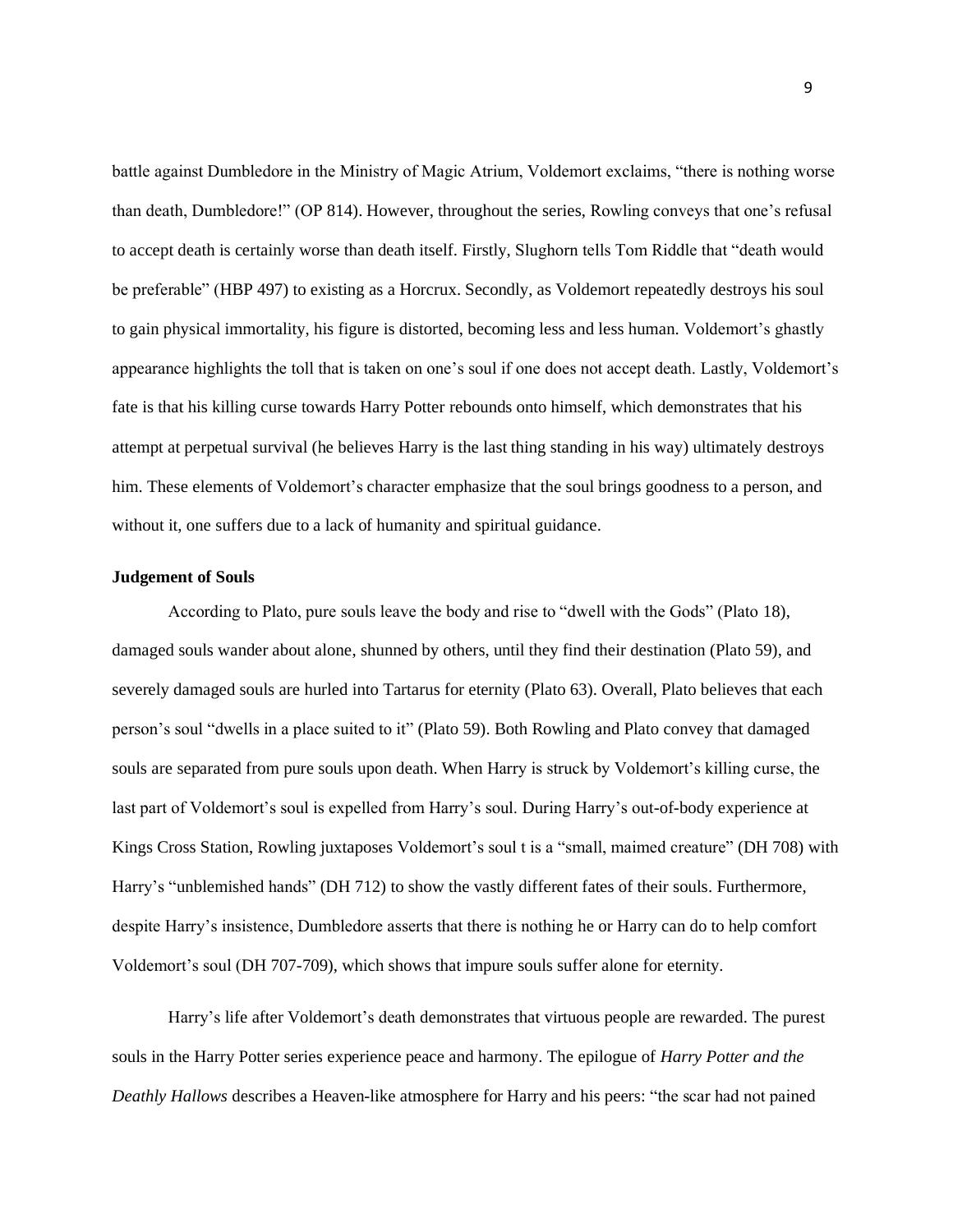Harry for nineteen years. All was well" (DH 759). Meanwhile, damaged souls, such as Malfoy and other Death Eaters, do not get to enjoy this blissful fulfillment. Instead, they are left mostly alone to wallow in their misdeeds and find their place of belonging. Conversely, when Voldemort and Bellatrix die, they are "incurable because of the enormity of their crimes" (Plato 63) and are presumably sent to Hell. The fates of Voldemort and his followers show Rowling's platonic belief that those who live honest lives are rewarded and those who give into temptations are damaged in life and death, according to the severity of their transgressions.

Voldemort's brutal exploitation of life-preserving magical techniques and Harry's quest to destroy the Horcruxes, leading to Voldemort's ultimate downfall and Harry's spiritual transformation, convey that Rowling disapproves of the search for physical permanence. While Rowling's portrayal of immortality in the Harry Potter series alone does not make the novels inherently Christian, Rowling certainly promotes some Christian themes in this realm. The most important takeaway from Rowling's writing is the power of love, which is of both secular and religious importance. Referring to love as he forcefully takes Harry's love-filled blood, Voldemort says, "old magic, I should have remembered it" (Goblet of Fire 652-653). This interaction between Voldemort and Harry demonstrates how Voldemort misunderstands the value of sacrifice since he does not have the capacity to love (Caldecott 25). Furthermore, his attempt to protect himself by stealing Harry's blood backfires, showing that a person's love must be genuine. Rowling's overarching goal is to show that real love is far more powerful than hatred. This message resonates with many people, both secular and religious, and contributes to the groundbreaking success of the series.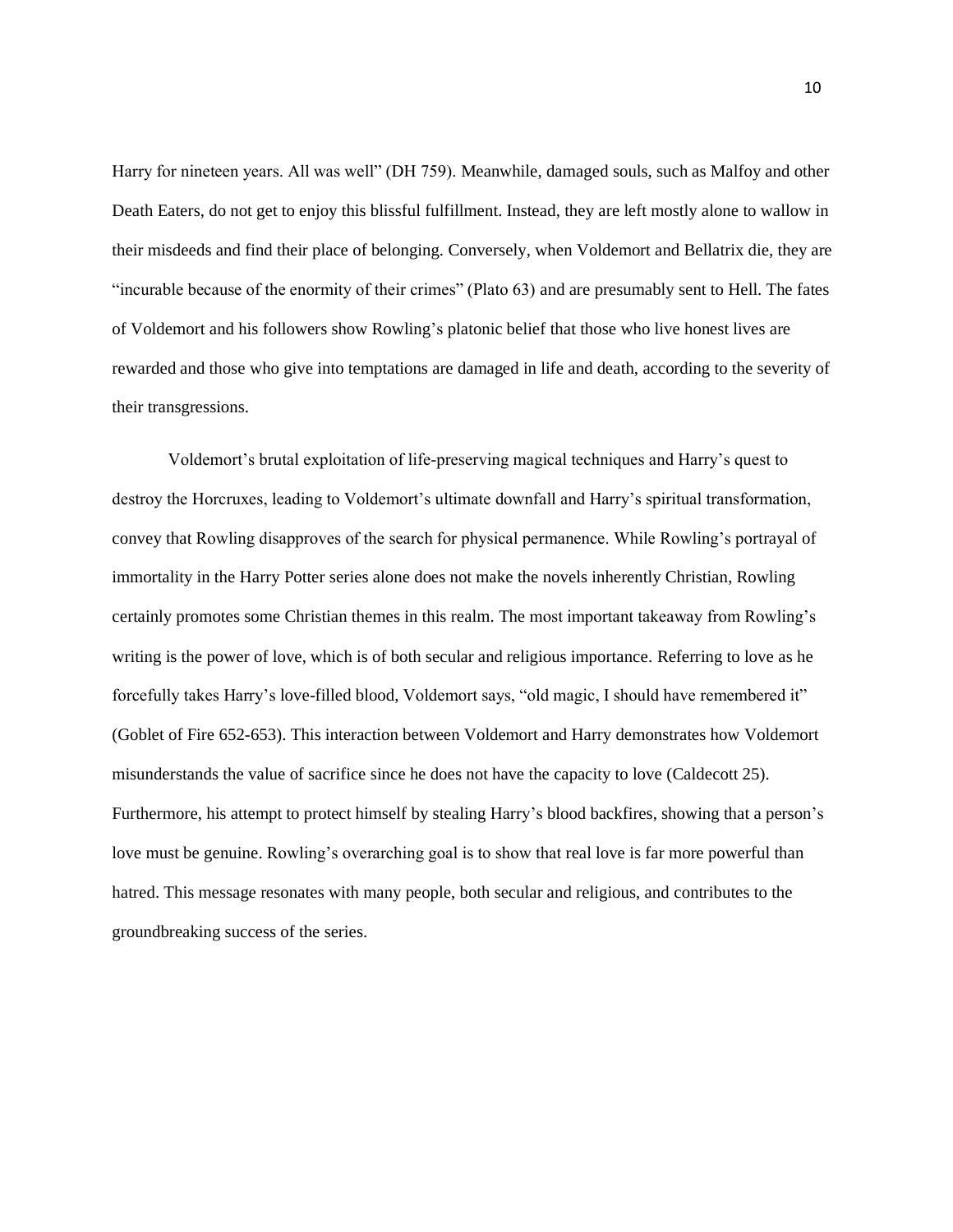## **Bibliography**

- Armstrong, Ari. "Religion in Harry Potter." *Skeptic*, vol. 17, no. 1, Dec. 2011, pp. 51–
	- 53. *EBSCOhost*
- Caldecott, Léonie. "A Wizard's Mission: Christian Themes in Harry Potter." *The Christian Century*, vol. 125, no. 1, Jan. 2008, pp. 24–27. *EBSCOhost.*
- Cohen, Signe. "The Two Alchemists in *Harry Potter*: Voldemort, Harry, and Their Quests for Immortality." *Journal of Religion and Popular Culture*, vol. 30 no. 3, 2018, p. 206 -219.
- Fugelso, Karl. *Ethics and Medievalism*, Brewer, Cambridge, 2014, pp. 194–200.
- McVeigh, Dan. "Is Harry Potter Christian?" *Renascence: Essays on Values in Literature*, vol.
	- 54, no. 3, Mar. 2002, p. 196. *EBSCOhost*
- Plato. *Phaedo*. Oxford: Clarendon press, 1911.
- Rowling, J K, and GrandpréMary. *Harry Potter and the Deathly Hallows*. New York, N.Y., Scholastic/Arthur A. Levine Books, 2007.
- Rowling, J K, and GrandpréMary. *Harry Potter and the Half-Blood Prince*. New York, Arthur A. Levine Books, 2005.
- Rowling, J K, and Mary Grandpre. *Harry Potter and the Order of the Phoenix*. New York, Scholastic, 2003.